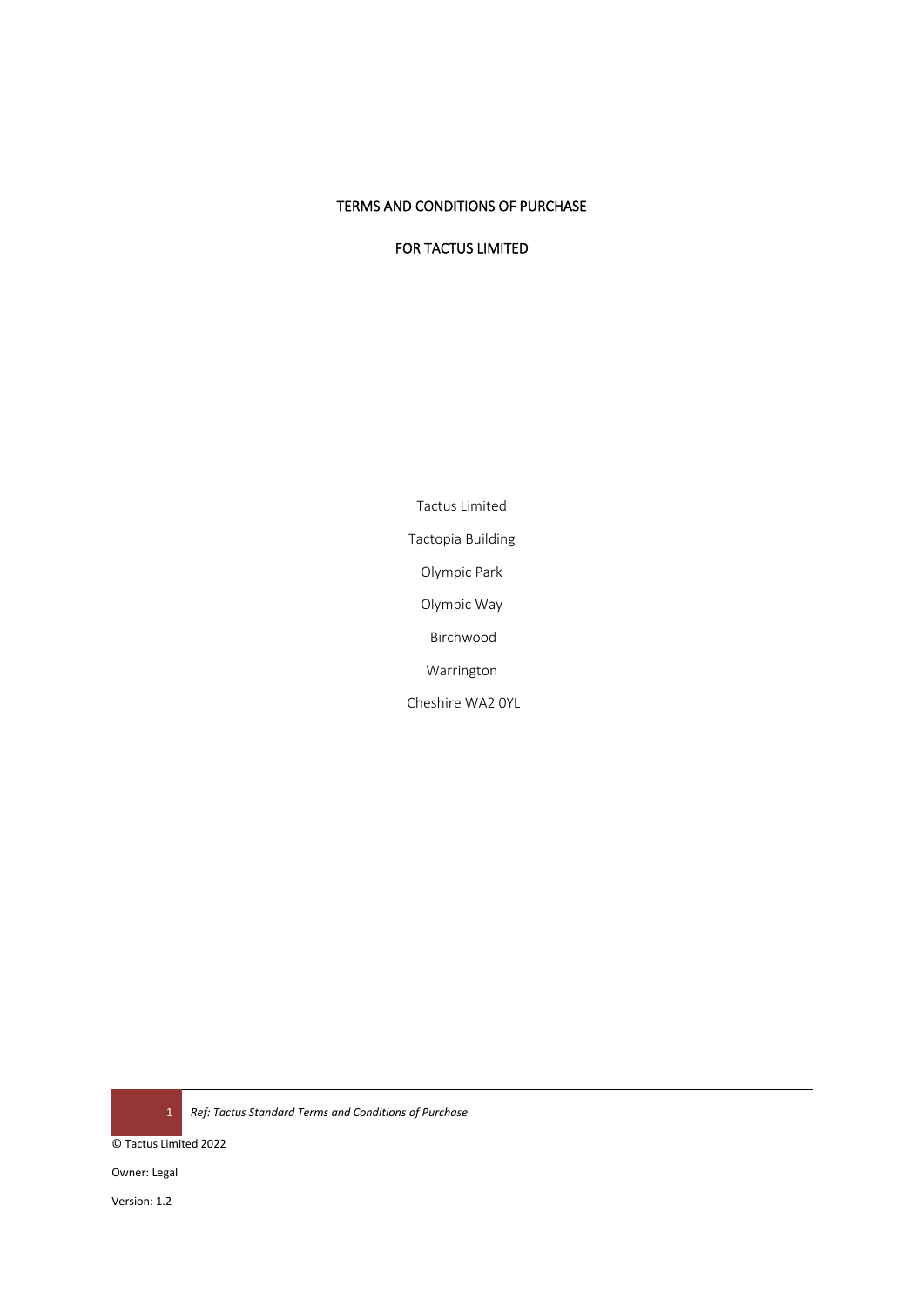# 1 Definitions and interpretation

1.1 In these Conditions the following definitions apply:

| Affiliate                       | any entity that directly or indirectly Controls, is Controlled by, or is under common<br>Control with another entity;                                                                                                                                                                                                                              |  |  |
|---------------------------------|----------------------------------------------------------------------------------------------------------------------------------------------------------------------------------------------------------------------------------------------------------------------------------------------------------------------------------------------------|--|--|
| <b>Business Day</b>             | means a day other than a Saturday, Sunday or bank or public holiday when banks<br>generally are open for non-automated business in England;                                                                                                                                                                                                        |  |  |
| Catastrophic<br>Failure         | means where more than three per cent (3%) of the Goods provided by the Supplier<br>under each Order are subject to a material failure or material defect;                                                                                                                                                                                          |  |  |
| Control                         | the beneficial ownership of more than 50% of the issued share capital of a company or<br>the legal power to direct or cause the direction of the general management of the<br>company, and Controls, Controlled shall be construed accordingly;                                                                                                    |  |  |
| Customer                        | means Tactus Limited incorporated and registered in England and Wales with company<br>number 0742860 whose registered office is at Tactopia Building, Olympic Park, Olympic<br>Way, Birchwood, Warrington, Cheshire, WA2 0YL;                                                                                                                      |  |  |
| Conditions                      | means the Customer's terms and conditions of purchase set out in this document;                                                                                                                                                                                                                                                                    |  |  |
| Confidential<br>Information     | means any commercial, financial or technical information, information relating to the<br>Goods, plans, know-how or trade secrets which is obviously confidential or has been<br>identified as such, or which is developed by a party in performing its obligations under, or<br>otherwise pursuant to the Contract;                                |  |  |
| Contract                        | means the agreement between the Supplier and the Customer for the sale and purchase<br>of Goods incorporating these Conditions, any Schedules and the Order;                                                                                                                                                                                       |  |  |
| Device                          | means a device detailed in Part 1 of Schedule 1 under the heading "Tactus name";                                                                                                                                                                                                                                                                   |  |  |
| Force Majeure                   | means an event or sequence of events beyond a party's reasonable control (after<br>exercise of reasonable care to put in place robust back-up and disaster recovery<br>arrangements) preventing or delaying it from performing its obligations under the<br>Contract but excluding any pandemic or epidemic including but not limited to Covid-19; |  |  |
| Goods                           | means the goods and related accessories, spare parts and documentation and other<br>physical material set out in the Order or understood by the parties to be included in the<br>Goods and to be supplied by the Supplier to the Customer;                                                                                                         |  |  |
| Human Rights                    | internationally recognised human rights understood, at a minimum, as those expressed<br>in the International Bill of Human Rights and the principles concerning fundamental<br>rights set out in the International Labour Organisation's Declaration on Fundamental<br>Principles and Rights at Work;                                              |  |  |
| Intel Reporting<br>Requirements | means the Intel reporting requirements set out at Schedule 3;                                                                                                                                                                                                                                                                                      |  |  |

2 *Ref: Tactus Standard Terms and Conditions of Purchase* 

© Tactus Limited 2022

Owner: Legal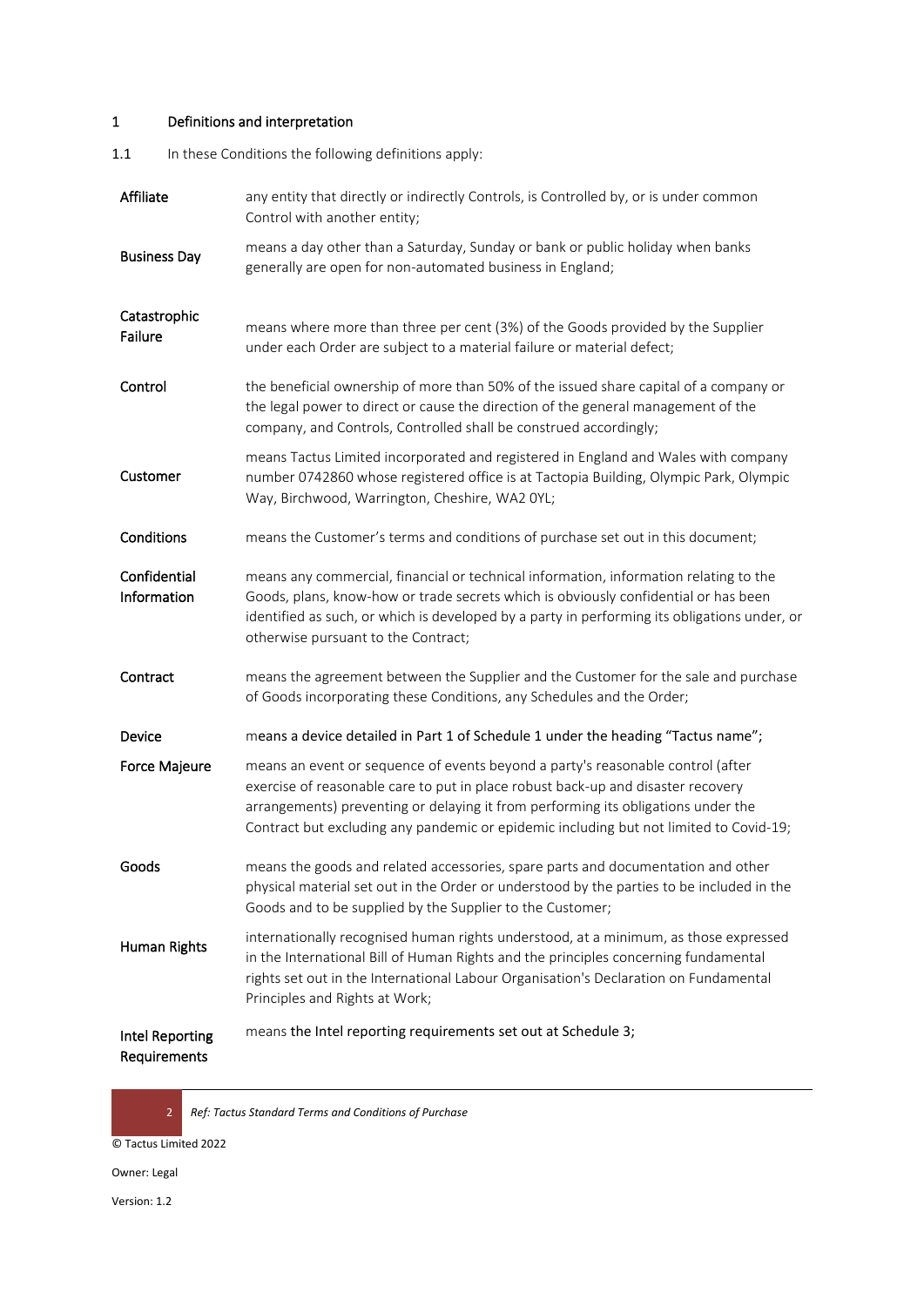| Intellectual<br><b>Property Rights</b> | means copyright, patents, know-how, trade secrets, trademarks, trade names, design<br>rights, rights in get-up, rights in goodwill, rights in confidential information, rights to sue<br>for passing off, domain names and all similar rights and, in each case: |                                                                                                                                                                                                                                                         |  |
|----------------------------------------|------------------------------------------------------------------------------------------------------------------------------------------------------------------------------------------------------------------------------------------------------------------|---------------------------------------------------------------------------------------------------------------------------------------------------------------------------------------------------------------------------------------------------------|--|
|                                        | (a)                                                                                                                                                                                                                                                              | whether registered or not                                                                                                                                                                                                                               |  |
|                                        | (b)                                                                                                                                                                                                                                                              | including any applications to protect or register such rights                                                                                                                                                                                           |  |
|                                        | (c)                                                                                                                                                                                                                                                              | including all renewals and extensions of such rights or applications                                                                                                                                                                                    |  |
|                                        | (d)                                                                                                                                                                                                                                                              | whether vested, contingent or future                                                                                                                                                                                                                    |  |
|                                        | (e)                                                                                                                                                                                                                                                              | to which the relevant party is or may be entitled, and                                                                                                                                                                                                  |  |
|                                        | (f)                                                                                                                                                                                                                                                              | in whichever part of the world existing;                                                                                                                                                                                                                |  |
| Location                               | means the address for delivery of the Goods as set out in the Order;                                                                                                                                                                                             |                                                                                                                                                                                                                                                         |  |
| Microsoft<br>Requirements              | means the requirements set down by Microsoft in relation to the Goods and their<br>production (to include without limitation, performance metrics and reporting<br>requirements), details of which are set out in Schedule 2;                                    |                                                                                                                                                                                                                                                         |  |
| Order                                  |                                                                                                                                                                                                                                                                  | means the Customer's order for the Goods from the Supplier as set out in Schedule 1;                                                                                                                                                                    |  |
| Price                                  | has the meaning given in clause 3.1;                                                                                                                                                                                                                             |                                                                                                                                                                                                                                                         |  |
| Schedule                               | means any schedule to the Contract;                                                                                                                                                                                                                              |                                                                                                                                                                                                                                                         |  |
|                                        |                                                                                                                                                                                                                                                                  |                                                                                                                                                                                                                                                         |  |
| <b>Shipping Date</b>                   |                                                                                                                                                                                                                                                                  | shall mean the dates set out in Schedule 1;                                                                                                                                                                                                             |  |
| Supplier                               | means the person who sells the Goods to the Customer and whose details are set out in<br>the Order; and                                                                                                                                                          |                                                                                                                                                                                                                                                         |  |
| Specification                          |                                                                                                                                                                                                                                                                  | means the description or specification of the Goods and their packaging set out or<br>referred to in Part 1 of Schedule 1.                                                                                                                              |  |
| <b>Virus</b>                           |                                                                                                                                                                                                                                                                  | any program which contains malicious code or infiltrates or damages a computer system<br>without the owner's informed consent or is designed to do so or which is hostile,<br>intrusive or annoying to the owner or user and has no legitimate purpose. |  |

# 2 Application of these Conditions

- 2.1 These Conditions apply to and form part of the Contract between the Supplier and the Customer. They supersede any previously issued terms and conditions of purchase or supply.
- 2.2 No terms or conditions endorsed on, delivered with, or contained in the Supplier's quotation, sales conditions, confirmation of order, specification, Proforma Invoice or other document shall form part of the Contract except to the extent that the Customer otherwise agrees in writing.
- 2.3 No variation of these Conditions or to an Order or to the Contract shall be binding unless expressly agreed in writing and executed by a duly authorised signatory on behalf of the Customer.

3 *Ref: Tactus Standard Terms and Conditions of Purchase* 

© Tactus Limited 2022

Owner: Legal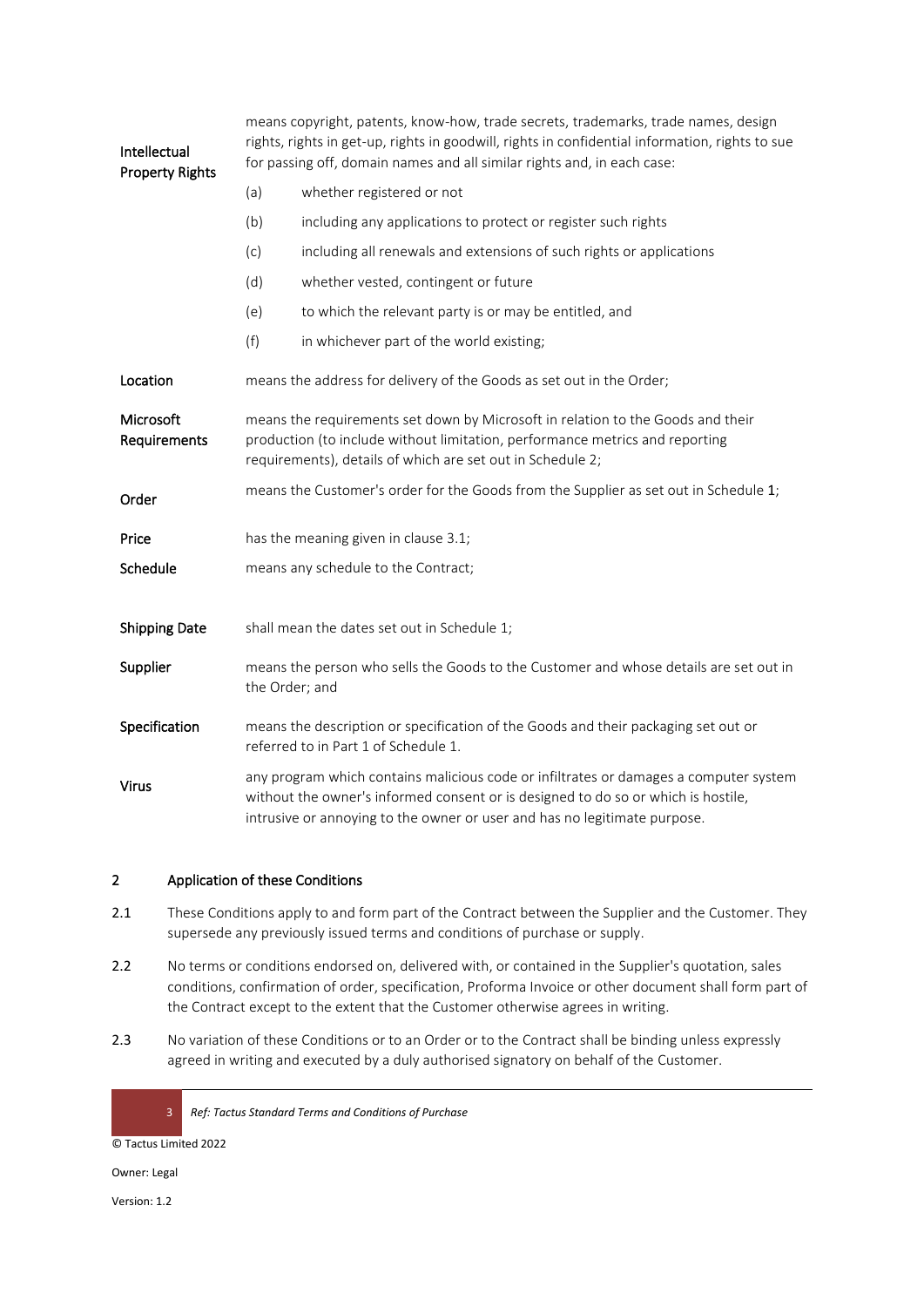- 2.4 Each Order by the Customer to the Supplier shall be an offer to purchase Goods subject to these Conditions.
- 2.5 An Order may be withdrawn or amended by the Customer at any time before acceptance by the Supplier. An Order shall lapse unless accepted by the Supplier before the expiry of 14 days after the date of the Order. If the Supplier is unable to accept an Order, it shall notify the Customer promptly.
- 2.6 Acceptance of an Order by the Supplier shall take place when it is expressly accepted or by any other conduct of the Supplier which the Customer reasonably considers is consistent with acceptance of the Order.
- 2.7 The Schedules form part of these Conditions and shall have effect as if set out in full in the body of these Conditions. Any reference to these Conditions includes the Schedules.

## 3 Appointment and Price

- <span id="page-3-0"></span>3.1 The Supplier is appointed on the condition that it shall not use any of the following companies, or any companies located in the following regions, to fulfil any of its obligations under this Contract. Failure to adhere to this condition, in either whole or in part shall render the Supplier in material breach of this Contract which is not capable of remedy and in accordance with clause 14.1.1 the Contract shall be immediately terminated by the Customer:
	- Changji Esquel Textile Co. Ltd.
	- Hefei Bitland Information Technology Co. Ltd.
	- Hefei Meiling Co. Ltd.
	- Hetian Haolin Hair Accessories Co. Ltd.
	- Hetian Taida Apparel Co., Ltd.
	- **KTK Group**
	- Nanjing Synergy Textiles Co. Ltd.
	- Nanchang O-Film Tech
	- Tanyuan Technology Co. Ltd.
	- Xinjiang Silk Road BGI
	- Beijing Liuhe BGI
	- Xinjiang Region
- 3.2 The Supplier undertakes not to compete directly or indirectly against the Customer with products that are the same or similar products to the Goods including, but not limited to, the same technical specifications, form factor, design and positioned as a competitor to the Customer.
- 3.3 The price for the Goods shall be as set out in the Order or, in default of such provision, shall be calculated in accordance with the Supplier's scale of charges as advised by the Supplier and received

4 *Ref: Tactus Standard Terms and Conditions of Purchase* 

© Tactus Limited 2022

Owner: Legal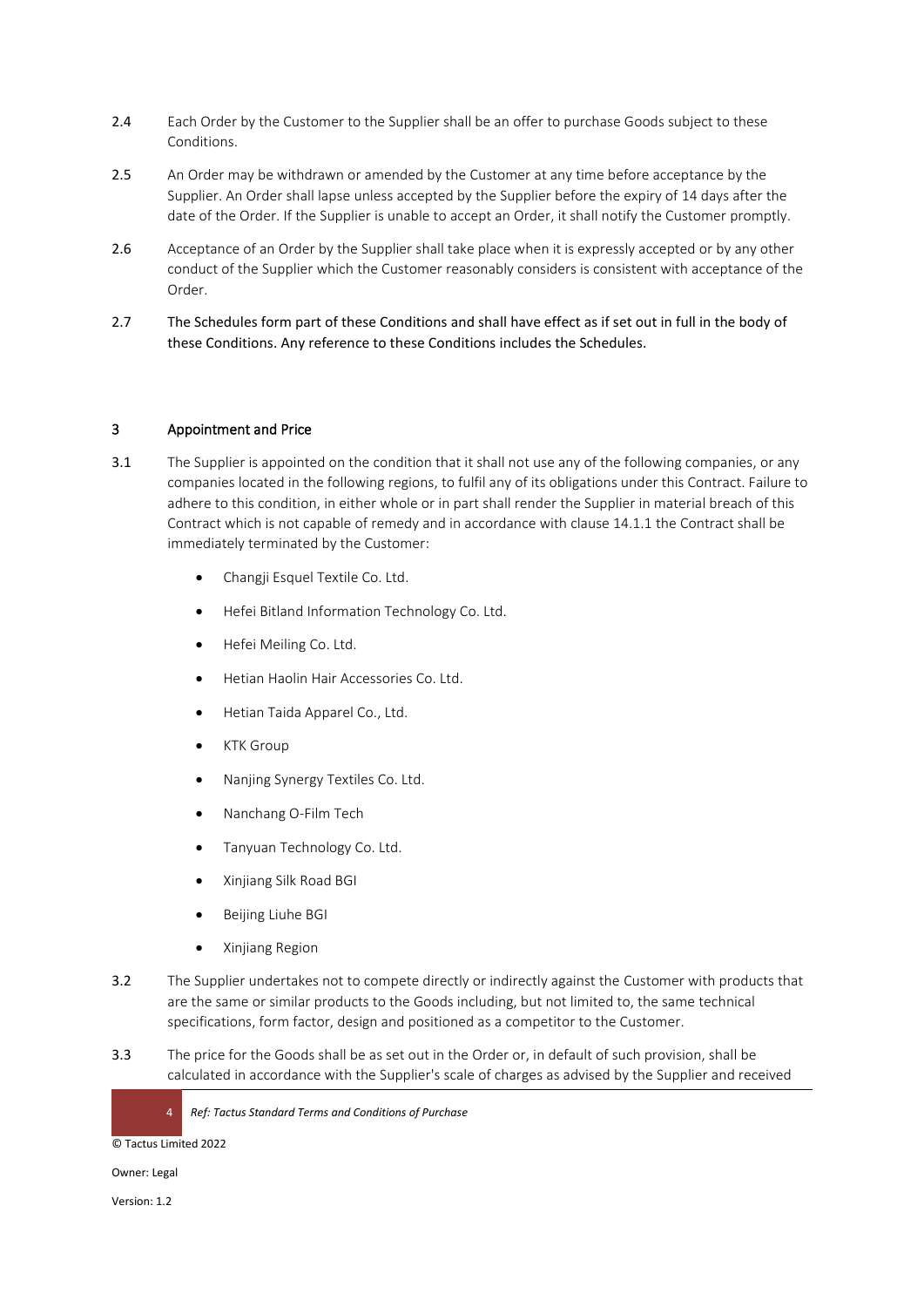and acknowledged by the Customer before the date the Order is made (Price). No increase in the Price may be made after the Order is placed.

3.4 The Price includes packaging, user guide, power adapter and delivery to the Customer's freight forwarder.

#### 4 Payment

4.1 The Supplier shall invoice the Customer for the Goods in accordance with the agreed payment terms which are set out in Schedule 1.

#### 5 Cancellation

- <span id="page-4-0"></span>5.1 The Customer shall have the right to cancel the Order for the Goods or for any part of the Goods which have not yet been delivered to or commissioned for the Customer.
- 5.2 In relation to any Order cancelled or part-cancelled under clause [5.1,](#page-4-0) the Customer shall pay for:
	- 5.2.1 that part of the Price which relates to the Goods which at the time of cancellation have been delivered to the Customer; and
	- 5.2.2 the costs of materials which the Supplier has purchased to fulfil the Order for the Goods which cannot be used for other orders or be returned to the Supplier's supplier of those materials for a refund.

#### 6 Delivery

- 6.1 The Goods shall be delivered by the Supplier to the Location on the date(s) specified in the Order during the Customer's usual business hours, or as instructed by the Customer. The Goods shall be deemed delivered by the Supplier only on completion of unloading of the Goods at the Location.
- 6.2 The Supplier shall ensure that the Goods are properly packed and secured in such manner as to enable them to reach their destination in good condition.
- 6.3 The Goods shall not be delivered by instalments unless otherwise agreed in writing by the Customer.
- 6.4 Each delivery of the Goods shall be accompanied by a delivery note stating:
	- 6.4.1 the date of the Order;
	- 6.4.2 the relevant Customer and Supplier details;
	- 6.4.3 the product numbers and type and quantity of Goods in the consignment;
	- 6.4.4 any special handling and other requests; and
	- 6.4.5 whether any packaging material is to be returned, in which case the Customer shall, after the Goods are unpacked, make them available for collection by the Supplier at the Supplier's expense.
- 6.5 Time of delivery is of the essence.

5 *Ref: Tactus Standard Terms and Conditions of Purchase* 

© Tactus Limited 2022

Owner: Legal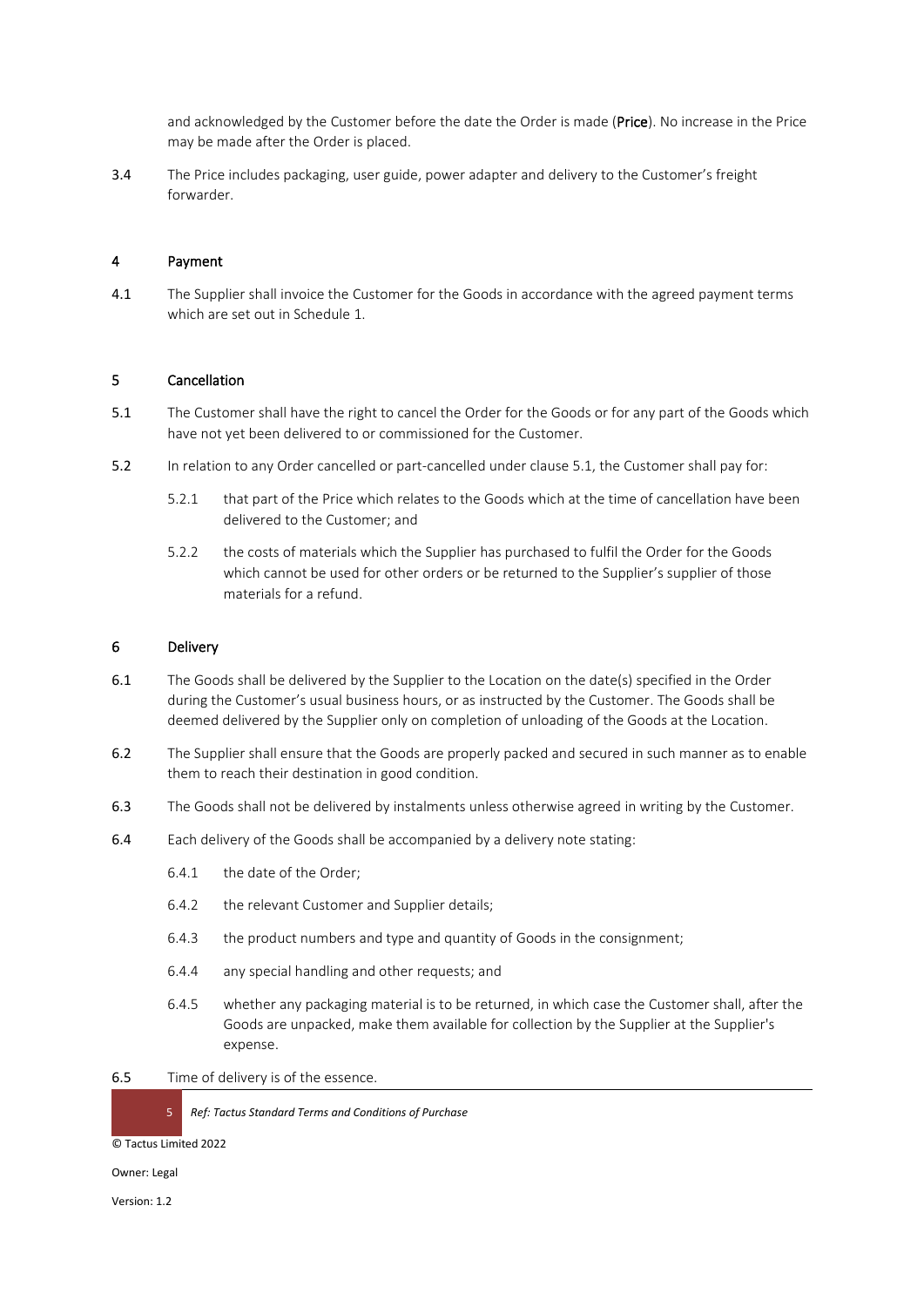- 6.6 If the Supplier fails to meet any of the Shipping Dates or deliver any of the Goods by the date specified in the Order ("Delivery Default"), the Supplier shall pay the Customer, as liquidated damages, \$1 per Device for each week that the Delivery Default continues.
- 6.7 The Supplier shall pay these liquidated damages on demand or the Customer may deduct them from its payments to the Supplier.
- 6.8 The liquidated damages payable under clause 6.5 shall accrue from the date that the Delivery Default commences and shall continue until the earlier of:
	- (a) delivery of the relevant Goods by the Supplier;
	- (b) termination of the Contract by the Customer; or
	- (c) abandonment of the Contract by the parties.
- 6.9 The parties confirm that these liquidated damages are reasonable and proportionate to protect the Customer's legitimate interest in timely performance of this Contract.
- 6.10 Clauses 6.6 to 6.9 are without prejudice to the right of the Customer to claim general damages arising from any Delivery Default. In the event of a Delivery Default, the Customer shall (without prejudice to its other rights and remedies) be entitled at the Customer's sole discretion:
	- 6.10.1 to terminate the Contract in whole or in part; or
	- 6.10.2 to purchase the same or similar Goods from a supplier other than the Supplier; or
	- 6.10.3 to recover from the Supplier all costs and losses resulting to the Customer, including but not limited to the amount by which the price payable by the Customer to acquire those Goods from another supplier exceeds the price payable under the Contract, any loss of profit and any additional transport costs to fulfil the delivery of the Goods.
- 6.11 Nothing in this clause 6 will enable double recovery by the Supplier in relation to the costs and losses it sustains as a result of a Delivery Default.

# 7 Acceptance, rejection and inspection

7.1 The Customer shall not have accepted, or be deemed to have accepted, the Goods until the Acceptance Conditions are fulfilled.

# 7.2 The 'Acceptance Conditions' are that:

- 7.2.1 the Goods have been delivered to or at the Location; and
- 7.2.2 the Customer has notified the Supplier in writing that the Goods have been delivered in full compliance with the terms and conditions of the Contract.
- 7.3 The Customer shall within three (3) weeks from the date of receipt of the Goods be entitled to reject any Goods which are not in full compliance with the terms and conditions of the Contract. The Customer may also avail itself of the remedies set out in clauses 6.5.2 and 6.5.3. Any acceptance of defective, late or incomplete Goods or any payment made in respect thereof, shall not constitute a waiver of any of the Customer's rights and remedies, including its right to reject. If the Goods are rejected due to the volume of the Goods exceeding the tolerances (if any) specified in the Order, the Supplier shall promptly and at its own cost arrange for redelivery of the correct volume.

© Tactus Limited 2022

Owner: Legal

<sup>6</sup> *Ref: Tactus Standard Terms and Conditions of Purchase*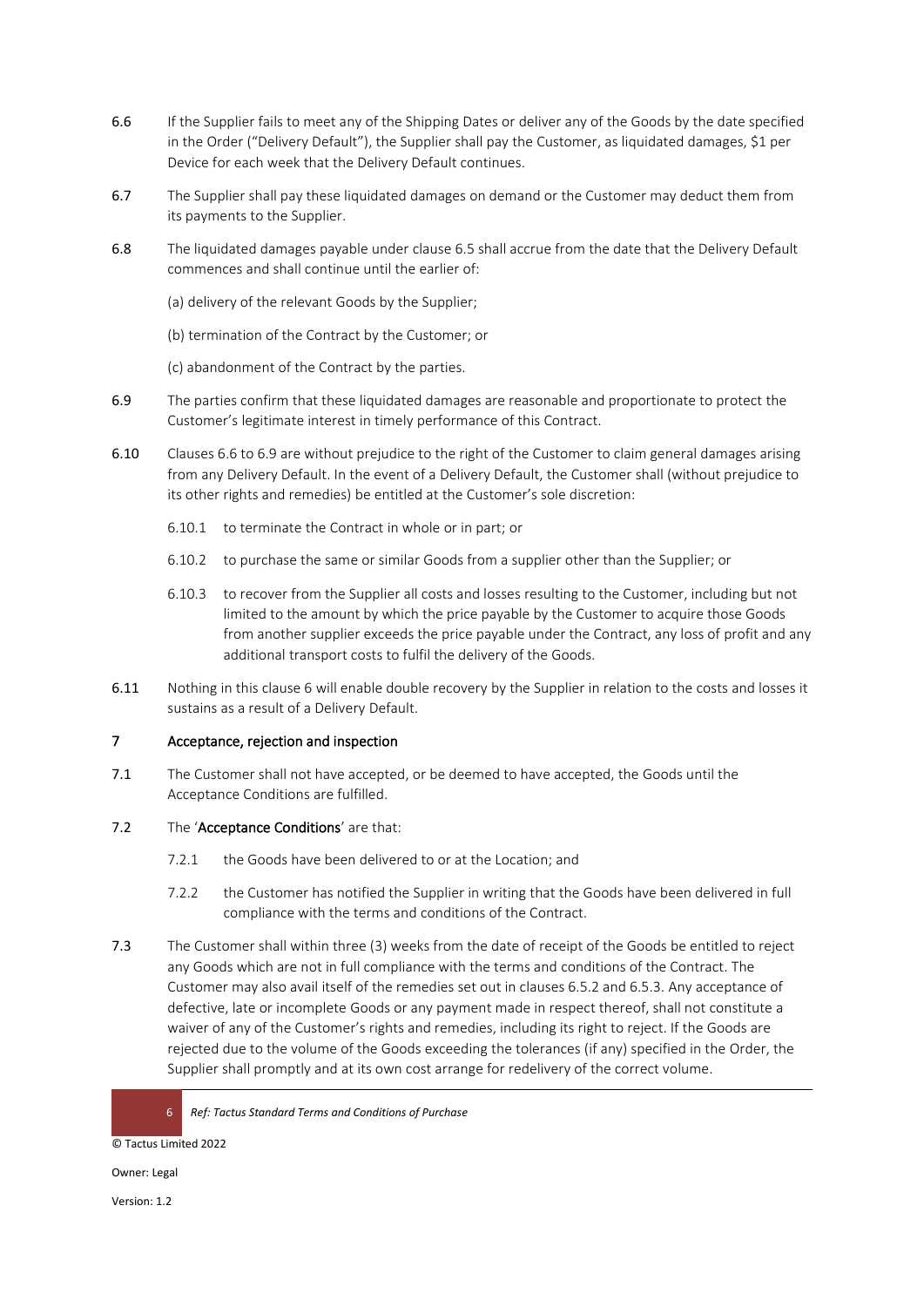- 7.4 Any rejected Goods may be returned to the Supplier by the Customer at the Supplier's cost and risk. The Supplier will issue a credit note to cover the value of the rejected Goods and transport costs to send the Goods back to the Supplier.
- 7.5 The Customer may inspect and test the Goods during manufacture or processing prior to despatch, and the Supplier will ensure that all products are controlled and tested in accordance with the quality insurance plan approved by the Customer. The Supplier shall provide the Customer with all facilities reasonably required.
- 7.6 If following such inspection or testing the Customer considers that the Goods do not conform or are unlikely to comply with the Supplier's undertakings at 9.1, the Customer shall inform the Supplier and the Supplier shall immediately take such remedial action as is necessary to ensure compliance.
- 7.7 Any inspection or testing of the Goods shall not be deemed to be acceptance of the Goods or a waiver of any of the Customer's rights and remedies, including its right to reject.
- 7.8 The Supplier will bear all costs of any follow up inspections necessary as a result of the first inspection failing.
- 7.9 The rights of the Customer in this clause 7 are without prejudice to the Customer's rights under clause 9 and to its rights and remedies implied by statute and common law.

# 8 Title and risk

- 8.1 Risk in the Goods shall pass to the Customer on delivery and when the Customer has accepted the Goods as conforming in every respect with the Contract.
- 8.2 Title to the Goods shall pass to the Customer on the sooner of: (a) payment by the Customer for the Goods; or (b) delivery of the Goods to the Customer.
- 8.3 The passing of title shall not prejudice any other of the Customer's rights and remedies, including its right to reject.
- 8.4 Neither the Supplier or any other person shall have a lien on, right of stoppage in transit or other rights in or to any Goods title to which has vested in the Customer or any specifications or materials of the Customer, and the Supplier shall ensure that relevant third parties accept the exclusion of such lien and rights.
- 8.5 The Supplier warrants and represents that it:
	- 8.5.1 has at the time the Contract is made full, clear and unencumbered title to the Goods, and the full, clear and unencumbered right to sell and deliver them to the Customer; and
	- 8.5.2 shall hold such title and right to enable it to ensure that the Customer shall acquire a valid, unqualified title to the Goods and shall enjoy quiet possession of them.

#### 9 Supplier's Obligations

- 9.1 The Supplier warrants and represents that:
	- 9.1.1 it shall comply with any and all Shipping Dates;

7 *Ref: Tactus Standard Terms and Conditions of Purchase* 

© Tactus Limited 2022

Owner: Legal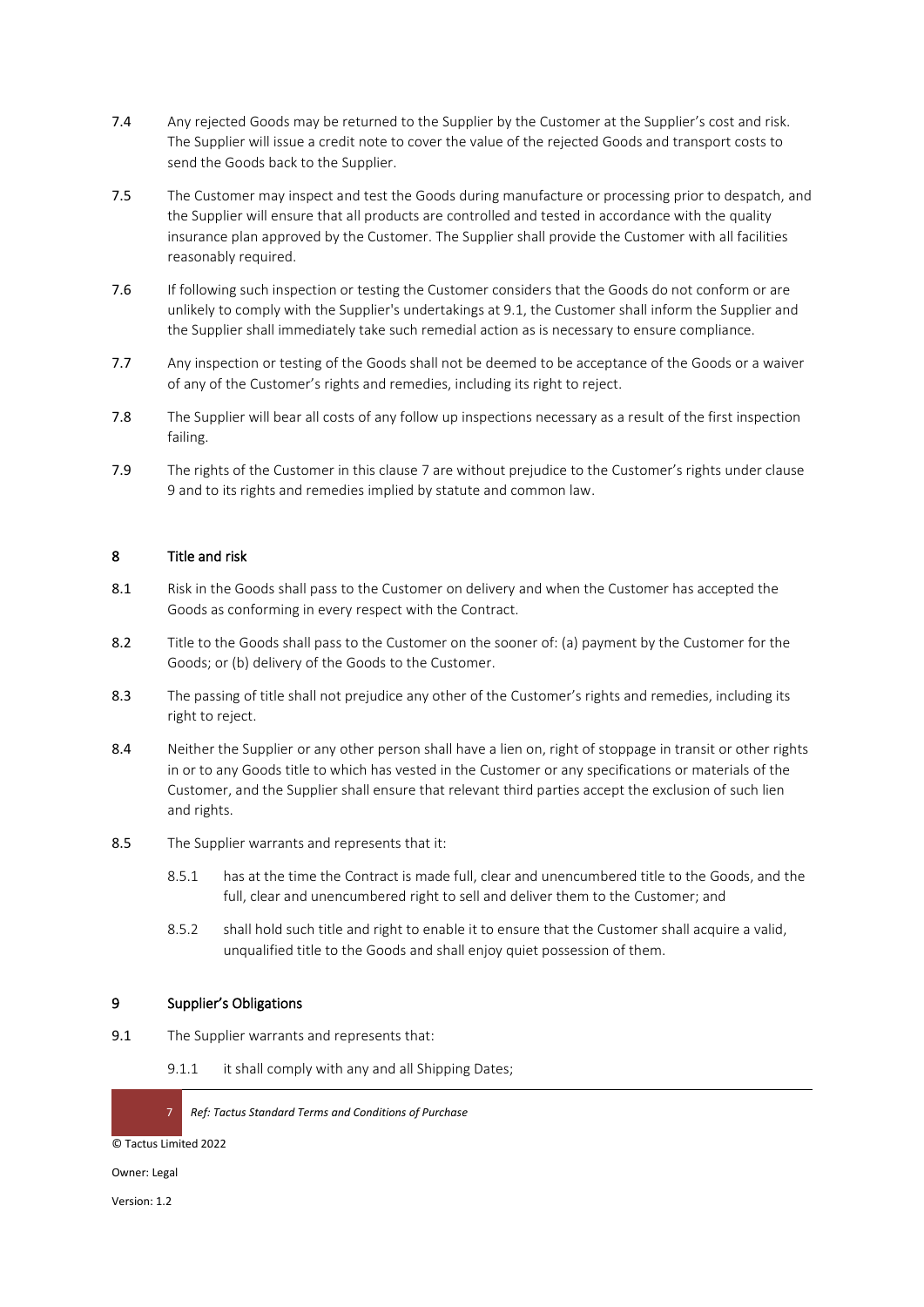- 9.1.2 the Goods shall conform to any sample, their description and to the Specification;
- 9.1.3 the Goods shall be free from material defects in design, material and workmanship and will remain so for 12 months after delivery;
- 9.1.4 prior to despatch, all Goods will be checked and tested by the Supplier to ensure that they are free of Viruses, malware and other malicious code;
- 9.1.5 the Goods shall comply with all applicable laws, standards and best industry practice relating to the manufacture, supply, labelling, packaging, storage, handling and delivery of the Goods and will provide all required compliance certificates relating to the relevant jurisdiction to the Customer;
- 9.1.6 the Goods shall be fit for purpose and any purpose held out by the Supplier and set out in the Order and as otherwise required to meet the Customer's needs;
- 9.1.7 it shall fully support the Customer's QC team and provide such additional assistance as may reasonably be required by the Customer;
- 9.1.8 it shall provide the Customer with daily reporting on the status of the Goods in such format as is required by the Customer; and
- 9.1.9 it shall use all reasonable skill and care in performing its obligations under this Contract.
- 9.2 The Supplier shall ensure that at all times it has and maintains all the licences, permissions, authorisations, consents and permits that it needs to carry out its obligations under the Contract.
- 9.3 During the term of the Contract and for a period of 6 years thereafter, the Supplier shall maintain in force, with a reputable insurance company product liability insurance to cover the liabilities that may arise under or in connection with the Contract, and shall, on the Customer's request, produce both the insurance certificate giving details of cover and the receipt for the current year's premium in respect of each insurance
- 9.4 The Supplier agrees that the approval by the Customer of any design or Specification provided by the Supplier shall not relieve the Supplier of any of its obligations under this clause 9.
- 9.5 The provisions of these Conditions shall apply to any Goods that are repaired, replaced or corrected with effect from delivery of the repaired, replaced or corrected Goods.
- 9.6 The Supplier shall indemnify the Customer against all liabilities, costs, expenses, damages and losses (including any direct, indirect or consequential losses, loss of profit, loss of reputation and all interest, penalties and legal costs (calculated on a full indemnity basis) and other professional costs and expenses) suffered or incurred by the Customer arising out of or in connection with:
	- a) any claim made against the Customer by a third party arising out of, or in connection with, the supply of the Goods, to the extent that such claim arises out of the breach, negligent performance or failure or delay in performance of this agreement by the Supplier, its employees, agents or subcontractors; and
	- b) any claim made against the Customer by a third party for death, personal injury or damage to property arising out of, or in connection with, defective Products, to the extent that the defect in the Products is attributable to the acts or omissions of the Supplier, its employees, agents or subcontractors.

© Tactus Limited 2022

Owner: Legal

<sup>8</sup> *Ref: Tactus Standard Terms and Conditions of Purchase*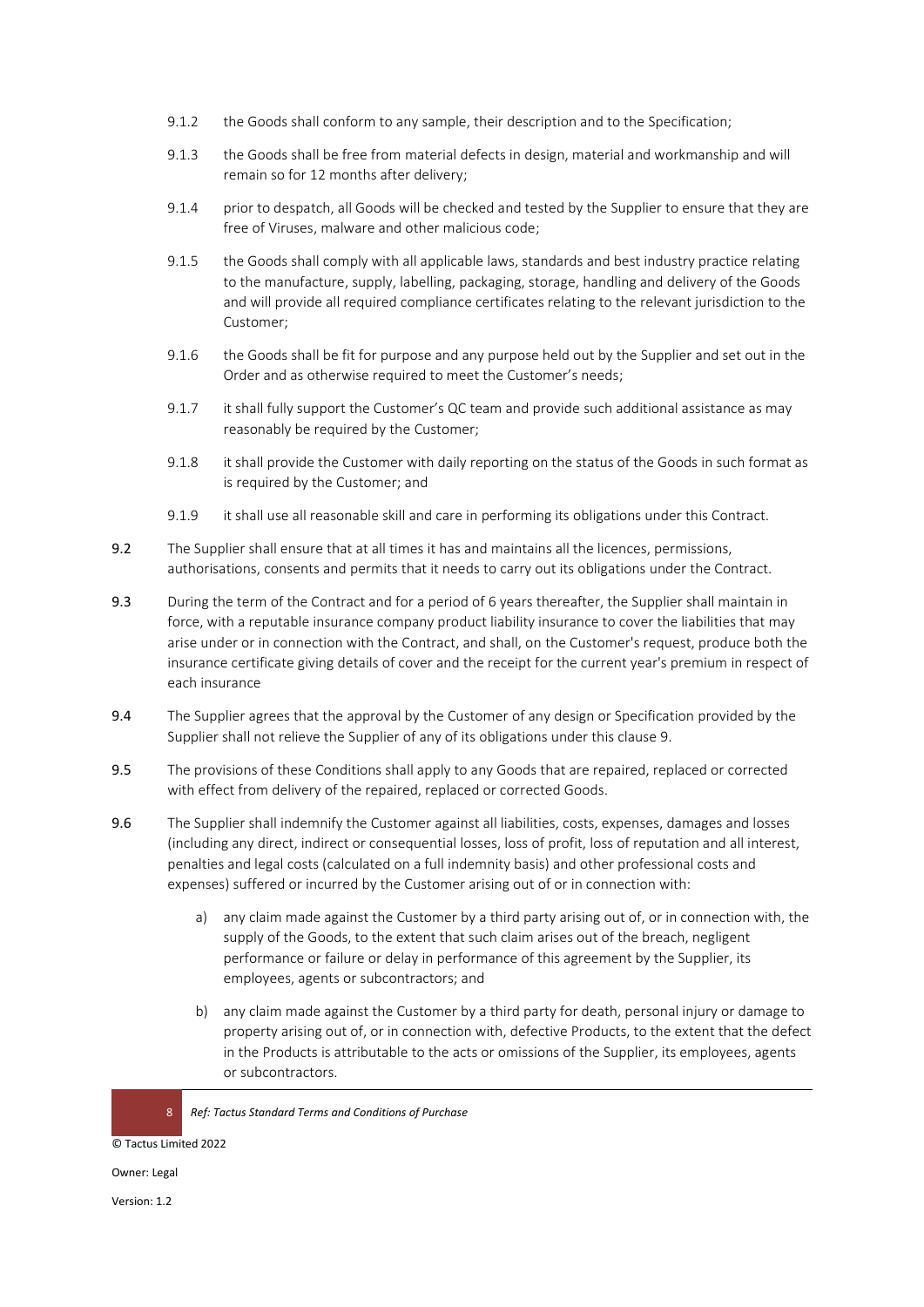- 9.7 In the event of a Catastrophic Failure, the Supplier undertakes to provide whatever support and assistance the Customer reasonably requires in order to remedy such Catastrophic Failure.
- 9.8 The Supplier shall comply in full with the Microsoft Requirements and the Intel Reporting Requirements.
- 9.9 The Supplier acknowledges and agrees that the Customer receives rebates from Microsoft ("Rebate") and its receipt of any Rebate is dependent upon the Supplier meeting its obligations pursuant to Condition 9.8. If as a result of a breach by the Supplier of Condition 9.8, there is a delay in the Customer receiving a Rebate, or the Customer's right to receive a Rebate is forfeited, then:
	- a) the Customer shall, at any time and without notice to the Supplier, set-off an amount equivalent to the value of the Rebate against any payments due to the Supplier, whether under this Contract or any other contract entered into by the parties. Any exercise by the Supplier of its rights under this Condition 9.9(a) shall not limit or affect any other rights or remedies available to it under this Contract or otherwise; and/or
	- b) the Supplier shall indemnify the Customer against all losses suffered or incurred by the Customer arising out of or in connection with the Supplier's breach of Condition 9.8;

but nothing in this Clause 9.9 will enable double recovery of the Supplier of the value of a Rebate.

9.10 If at a later date, the Customer receives some or all of the Rebate, and it had previously exercised its right of set-off pursuant to Condition 9.9(a) or was indemnified by the Supplier pursuant to Condition 9.9(b), it shall reimburse the Supplier an amount equivalent to the amount it receives from Microsoft, up to the value so set-off or indemnified.

#### <span id="page-8-0"></span>10 Limitation of liability

- 10.1 The extent of the parties' liability under or in connection with the Contract (regardless of whether such liability arises in tort, contract or in any other way and whether or not caused by negligence or misrepresentation) shall be as set out in this clause [10.](#page-8-0)
- <span id="page-8-1"></span>10.2 Subject to clauses [10.5](#page-9-0) an[d 10.6,](#page-9-1) the Customer's total liability shall not exceed the Price of the Goods.
- 10.3 Subject to clauses [10.5](#page-9-0) an[d 10.6,](#page-9-1) the Customer shall not be liable for consequential, indirect or special losses.
- <span id="page-8-2"></span>10.4 Subject to clauses [10.5](#page-9-0) an[d 10.6,](#page-9-1) the Customer shall not be liable for any of the following (whether direct or indirect):
	- 10.4.1 loss of profit;
	- 10.4.2 loss of data;
	- 10.4.3 loss of use;
	- 10.4.4 loss of production;
	- 10.4.5 loss of contract;
	- 10.4.6 loss of opportunity;

9 *Ref: Tactus Standard Terms and Conditions of Purchase* 

© Tactus Limited 2022

Owner: Legal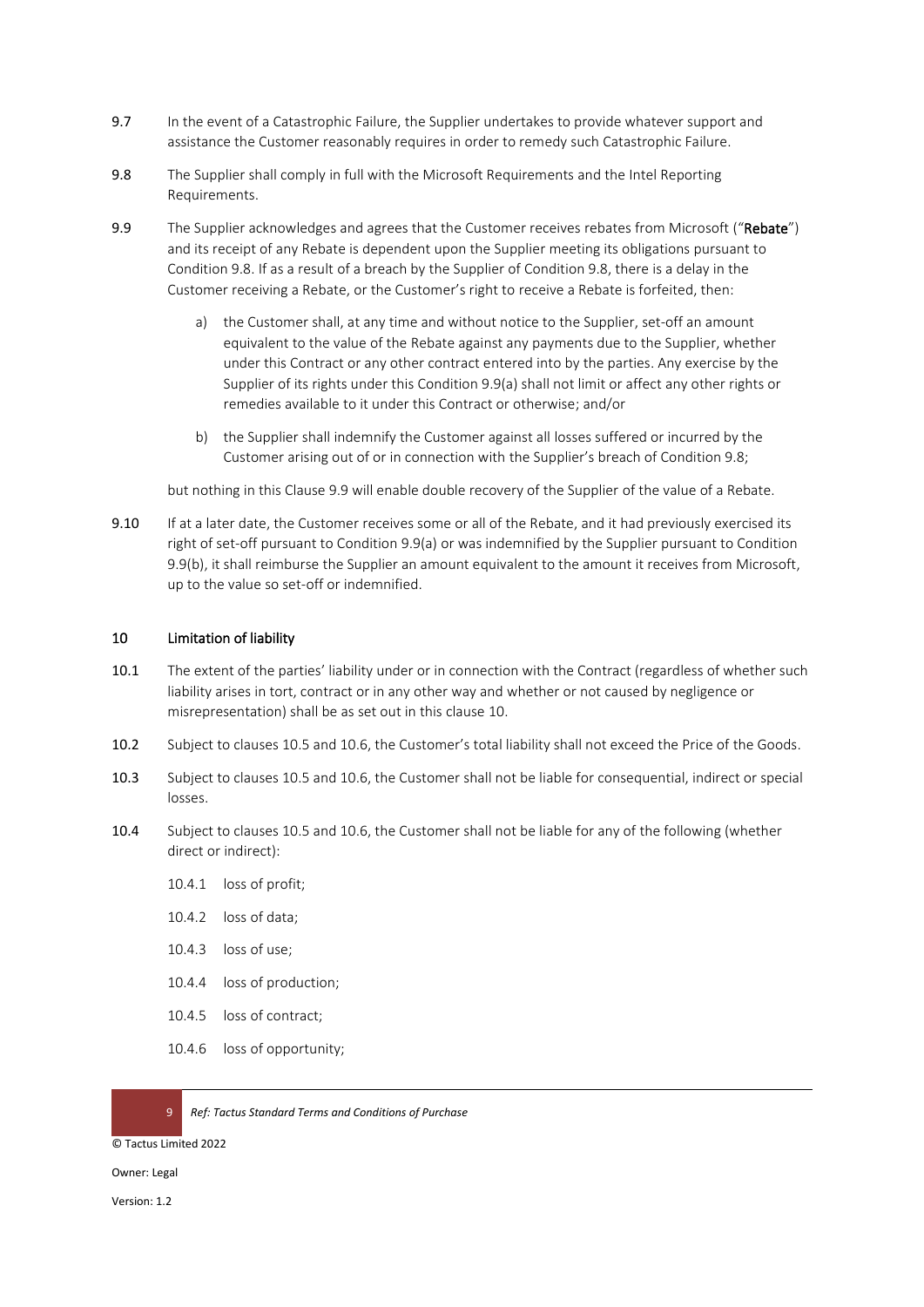- 10.4.7 loss of savings, discount or rebate (whether actual or anticipated);
- 10.4.8 harm to reputation or loss of goodwill.
- <span id="page-9-0"></span>10.5 The limitations of liability set out in clause[s 10.2](#page-8-1) to [10.4](#page-8-2) shall not apply in respect of any indemnities given by either party under the Contract.
- <span id="page-9-1"></span>10.6 Notwithstanding any other provision of the Contract, the liability of the parties shall not be limited in any way in respect of the following:
	- 10.6.1 death or personal injury caused by negligence;
	- 10.6.2 fraud or fraudulent misrepresentation; or
	- 10.6.3 any other losses which cannot be excluded or limited by applicable law;

#### 11 Intellectual property rights

- 11.1 All specifications provided by the Customer and all Intellectual Property Rights in the Goods made in accordance with such specifications shall vest in and remain at all times the property of the Customer and such specifications may only be used by the Supplier as necessary to perform the Contract. The Supplier assigns (or shall procure the assignment) to the Customer absolutely, with full title guarantee, all right, title and interest in any such Intellectual Property Rights, and the Supplier shall do all such things and sign all documents necessary in the Customer's opinion to so vest all such Intellectual Property Rights in the Customer, and to enable the Customer to defend and enforce such Intellectual Property Rights, and the Supplier shall at the Customer's request waive or procure a waiver of applicable moral rights.
- 11.2 The Supplier shall indemnify the Customer from and against any losses, damages, liability, costs (including legal fees) and expenses incurred by the Customer as a result of or in connection with any action, demand or claim that use or possession of any of the Goods or the Intellectual Property Rights infringes the Intellectual Property Rights of any third party (Supplier IPR Claim)
- 11.3 If any Supplier IPR Claim is made or is reasonably likely to be made against the Customer, the Supplier shall promptly and at its own expense either:
	- 11.3.1 procure for the Customer the right to continue using and possessing the relevant Intellectual Property Rights; or
	- 11.3.2 modify or replace the infringing part of the Intellectual Property Rights (without adversely affecting the functionality of the Intellectual Property Rights as set out in the Contract) so as to avoid the infringement or alleged infringement,

provided that if, having used reasonable endeavours, neither of the above can be accomplished on reasonable terms, the Supplier shall (without prejudice to the indemnity above) refund the price paid by Customer in respect of the affected Intellectual Property Rights.

#### 12 Confidentiality and announcements

12.1 The Supplier shall keep confidential all Confidential Information of the Customer and shall only use the same as required to perform the Contract. The provisions of this clause shall not apply to:

© Tactus Limited 2022

Owner: Legal

<sup>10</sup> *Ref: Tactus Standard Terms and Conditions of Purchase*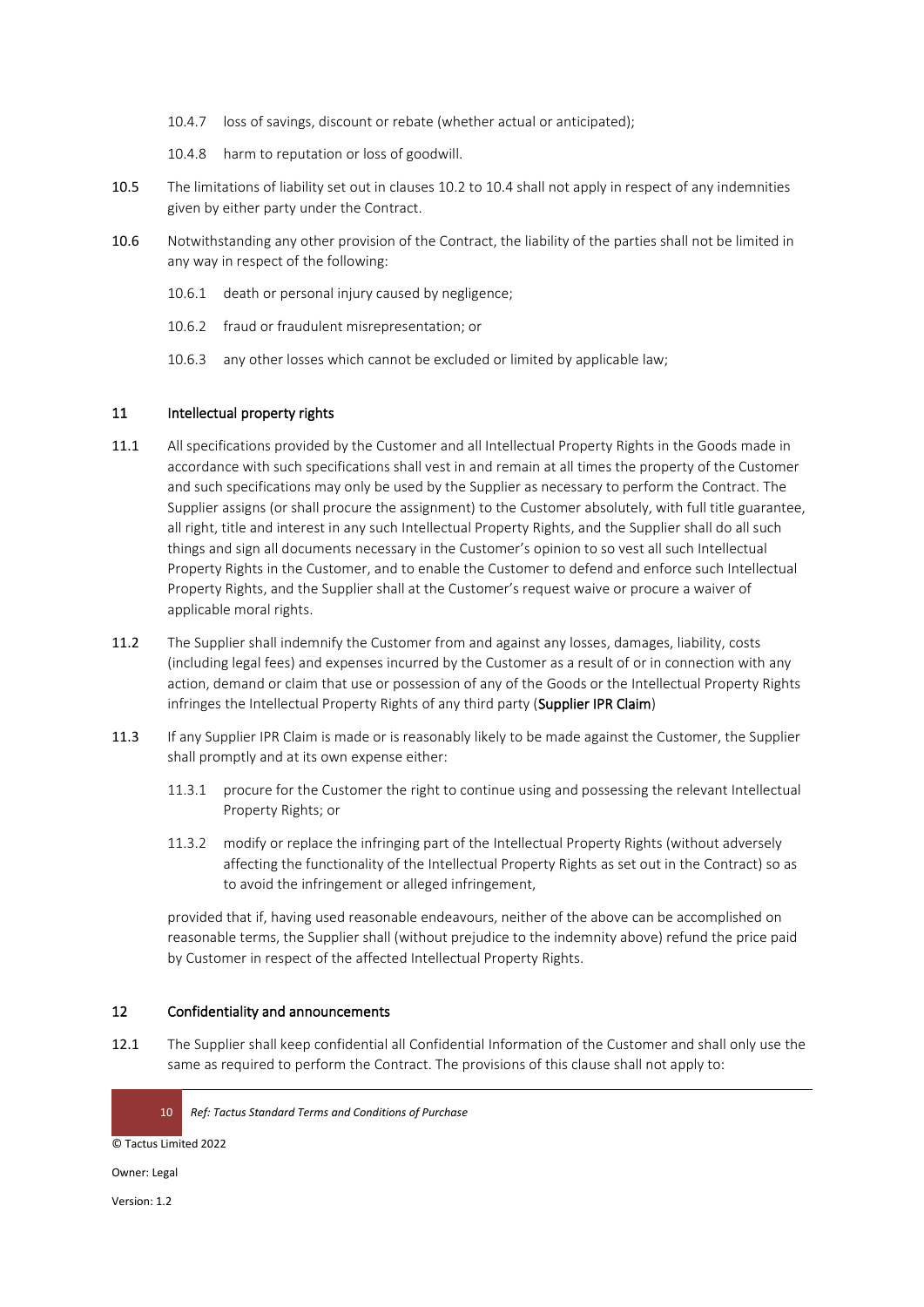- 12.1.1 any information which was in the public domain at the date of the Contract;
- 12.1.2 any information which comes into the public domain subsequently other than as a consequence of any breach of the Contract or any related agreement;
- 12.1.3 any information which is independently developed by the Supplier without using information supplied by the Customer; or
- 12.1.4 any disclosure required by law or a regulatory authority or otherwise by the provisions of the **Contract**
- 12.2 This clause shall remain in force for a period of 5 years from the date of the Contract.
- 12.3 The Supplier shall not make any public announcement or disclose any information regarding the Contract, except to the extent required by law or regulatory authority.

#### 13 Force Majeure

- 13.1 A party shall not be liable if delayed in or prevented from performing its obligations due to Force Majeure, provided that it:
	- 13.1.1 promptly notifies the other of the Force Majeure event and its expected duration; and
	- 13.1.2 uses best endeavours to minimise the effects of that event.
- 13.2 If, due to Force Majeure, a party:
	- 13.2.1 is or shall be unable to perform a material obligation; or
	- 13.2.2 is delayed in or prevented from performing its obligations for a continuous period exceeding 14 days; the other party may, within 30 days, terminate the Contract on immediate notice.

# 14 Termination

- 14.1 The Customer may terminate the Contract at any time by giving notice in writing to the Supplier if:
	- 14.1.1 the Supplier commits a material breach of the Contract and such breach is not remediable; or
	- 14.1.2 the Supplier commits a material breach of the Contract which is not remedied within 14 days of receiving written notice of such breach; or
	- 14.1.3 any consent, licence or authorisation held by the Supplier is revoked or modified such that the Supplier is no longer able to comply with its obligations under the Contract or receive any benefit to which it is entitled; or
	- 14.1.4 the Supplier takes any step or action in connection with its entering administration, provisional liquidation or any composition or arrangement with its creditors (other than in relation to a solvent restructuring), obtaining a moratorium, being wound up (whether voluntarily or by order of the court, unless for the purpose of a solvent restructuring), having a receiver appointed to any of its assets or ceasing to carry on business or, if the step or action is taken in another jurisdiction, in connection with any analogous procedure in the relevant jurisdiction; or

© Tactus Limited 2022

Owner: Legal

<sup>11</sup> *Ref: Tactus Standard Terms and Conditions of Purchase*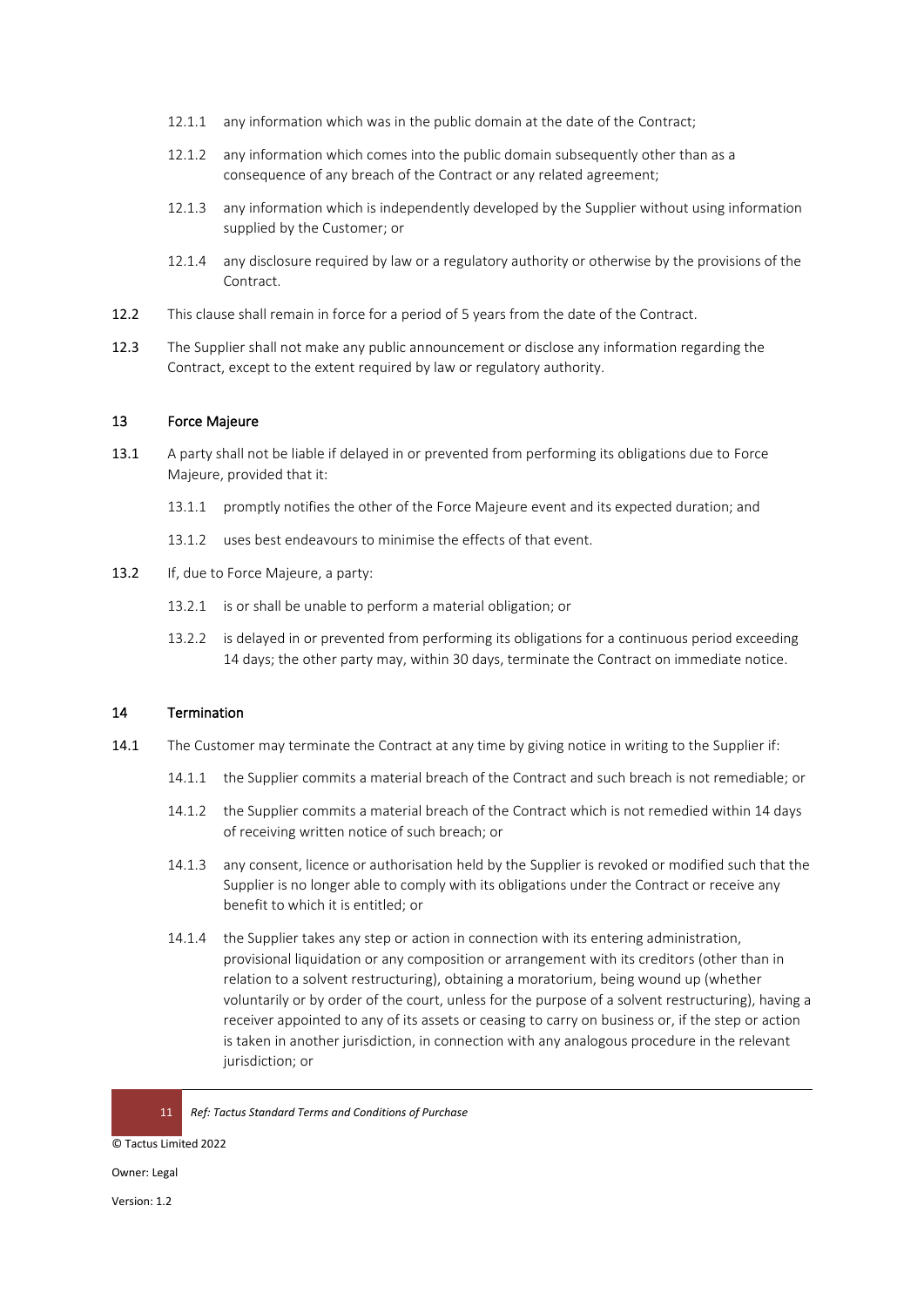- 14.1.5 the Supplier takes any step or action in connection with the Supplier being made bankrupt, entering any composition or arrangement with its creditors, having a receiver appointed to any of its assets, or ceasing to carry on business or if the step or action is taken in another jurisdiction, in connection with any analogous procedure in the relevant jurisdiction; or
- 14.1.6 the Supplier suspends, or threatens to suspend, or ceases or threatens to cease to carry on all or a substantial part of its business; or
- 14.1.7 the Supplier's financial position deteriorates so far as to reasonably justify the opinion that its ability to give effect to the terms of this agreement is in jeopardy.
- 14.2 Termination or expiry of the Contract shall not affect any accrued rights and liabilities of the Customer at any time up to the date of termination.
- 14.3 Any provision of the Contract that expressly or by implication is intended to come into or continue in force on or after termination or expiry of the Contract shall remain in full force and effect.

### <span id="page-11-0"></span>15 Notices

- 15.1 Any notice or other communication given by a party under these Conditions shall:
	- 15.1.1 be in writing and in English;
	- 15.1.2 be signed by, or on behalf of, the party giving it; and
	- 15.1.3 be sent to the relevant party at the address set out in the Contract
- 15.2 Notices may be given, and are deemed received:
	- 15.2.1 by hand: on receipt of a signature at the time of delivery;
	- 15.2.2 by Royal Mail Recorded Signed For post: at 9.00 am on the second Business Day after posting;
	- 15.2.3 by Royal Mail International Tracked & Signed post: at 9.00 am on the fourth Business Day after posting; and
- 15.3 This clause [15](#page-11-0) does not apply to notices given in legal proceedings or arbitration.
- 15.4 A notice given under these Conditions is not validly served if sent by email.

#### 16 Cumulative remedies

The rights and remedies provided in the Contract for the Customer only are cumulative and not exclusive of any rights and remedies provided by law.

#### 17 Time

Unless stated otherwise, time is of the essence of any date or period specified in the Contract in relation to the Supplier's obligations only.



12 *Ref: Tactus Standard Terms and Conditions of Purchase* 

© Tactus Limited 2022

Owner: Legal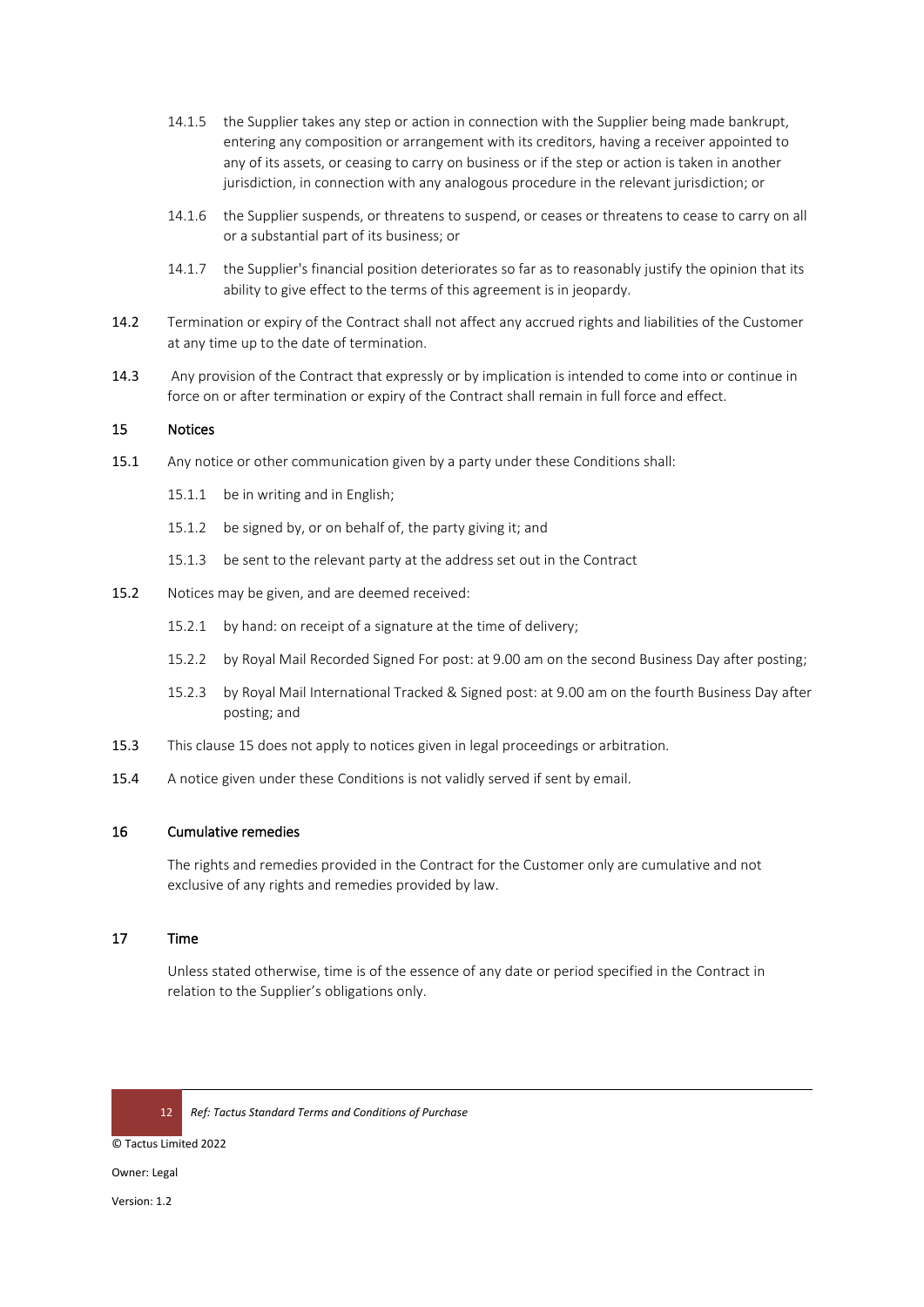#### 18 Further assurance

The Supplier shall at the request of the Customer, and at the Supplier's own cost, do all acts and execute all documents which are necessary to give full effect to the Contract.

#### 19 Entire agreement

- 19.1 The parties agree that the Contract and any documents entered into pursuant to it constitute the entire agreement between them and supersedes all previous agreements, understandings and arrangements between them, whether in writing or oral in respect of its subject matter.
- 19.2 Each party acknowledges that it has not entered into the Contract or any documents entered into pursuant to it in reliance on, and shall have no remedies in respect of, any representation or warranty that is not expressly set out in the Contract or any documents entered into pursuant to it. No party shall have any claim for innocent or negligent misrepresentation on the basis of any statement in the Contract.
- 19.3 Nothing in these Conditions purports to limit or exclude any liability for fraud.

### 20 Set off

- 20.1 The Customer shall be entitled to set-off under the Contract any liability which it has or any sums which it owes to the Supplier under the Contract.
- 20.2 The Supplier shall pay all sums that it owes to the Customer under the Contract without any set-off, counterclaim, deduction or withholding of any kind, save as may be required by law.

#### 21 No partnership or agency

The parties are independent persons and are not partners, principal and agent or employer and employee and the Contract does not establish any joint venture, trust, fiduciary or other relationship between them, other than the contractual relationship expressly provided for in it. None of the parties shall have, nor shall represent that they have, any authority to make any commitments on the other party's behalf.

#### 22 Severance

- 22.1 If any provision of the Contract (or part of any provision) is or becomes illegal, invalid or unenforceable, the legality, validity and enforceability of any other provision of the Contract shall not be affected.
- 22.2 If any provision of the Contract (or part of any provision) is or becomes illegal, invalid or unenforceable but would be legal, valid and enforceable if some part of it was deleted or modified, the provision or part-provision in question shall apply with such deletions or modifications as may be necessary to make the provision legal, valid and enforceable. In the event of such deletion or modification, the parties shall negotiate in good faith in order to agree the terms of a mutually acceptable alternative provision.

13 *Ref: Tactus Standard Terms and Conditions of Purchase* 

© Tactus Limited 2022

Owner: Legal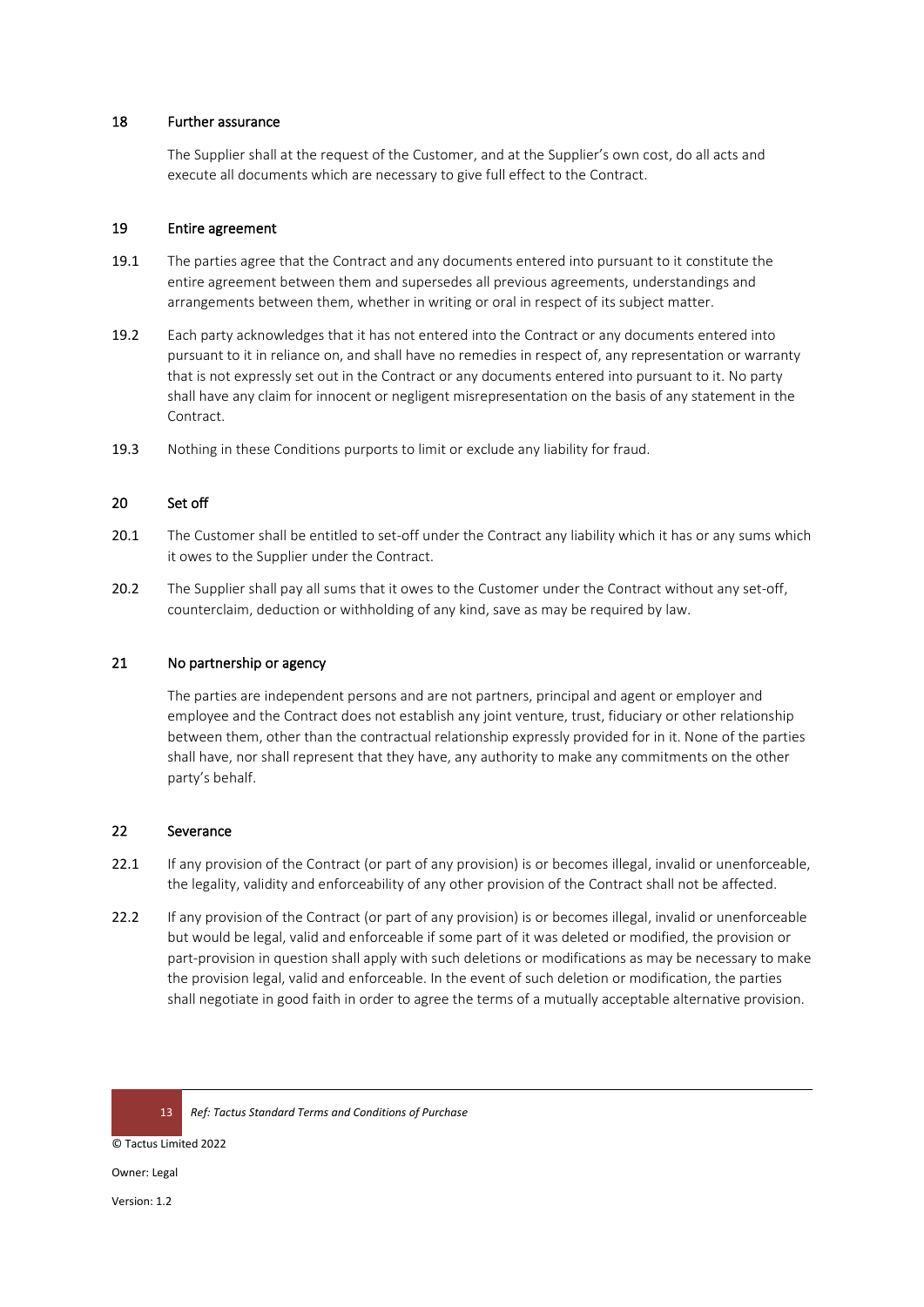#### 23 Waiver

- 23.1 No failure, delay or omission by the Customer in exercising any right, power or remedy provided by law or under the Contract shall operate as a waiver of that right, power or remedy, nor shall it preclude or restrict any future exercise of that or any other right, power or remedy.
- 23.2 No single or partial exercise of any right, power or remedy provided by law or under the Contract by the Customer shall prevent any future exercise of it or the exercise of any other right, power or remedy by the Customer.

#### 24 Compliance with law

#### *General*

24.1 The Supplier shall comply with all laws, enactments, regulations, regulatory policies, guidelines and industry codes applicable to it and shall maintain such authorisations and all other approvals, permits and authorities as are required from time to time to perform its obligations under or in connection with the Contract.

#### <span id="page-13-0"></span>*Anti-bribery and anti-corruption*

- <span id="page-13-1"></span>24.2 The Supplier shall:
	- 24.2.1 comply with all applicable laws, statutes, regulations, and codes relating to anti-bribery and anti-corruption including but not limited to the Bribery Act 2010 (Relevant Requirements);
	- 24.2.2 not engage in any activity, practice or conduct which would constitute an offence under sections 1, 2 or 6 of the Bribery Act 2010 if such activity, practice or conduct had been carried out in the UK;
	- 24.2.3 have and shall maintain in place throughout the term of this Contract its own policies and procedures, including but not limited to adequate procedures under the Bribery Act 2010, to ensure compliance with the Relevant Requirements, an[d clause 2](#page-13-0)4.2.2, and will enforce them where appropriate;
	- 24.2.4 notify the Customer (in writing) if it becomes aware of any breach of [clause 2](#page-13-1)4.2.1 or [clause](#page-13-0)  24.2.2, or has reason to believe that it or any person associated with it has received a request or demand for any undue financial or other advantage in connection with the performance of this agreement;
	- 24.2.5 on the Customer's request, certify to the Customer in writing signed by an officer of the Supplier, compliance with clauses 24.2.1 to 24.2.4 by the Supplier and all persons associated with it. The Supplier shall provide such supporting evidence of compliance as the Customer may reasonably request.
- 24.3 For the purpose of this clause 24, the meaning of adequate procedures and whether a person is associated with another person shall be determined in accordance with section 7(2) of the Bribery Act 2010 (and any guidance issued under section 9 of that Act), sections 6(5) and 6(6) of that Act and section 8 of that Act respectively. For the purposes of this clause 24 a person associated with the Supplier includes but is not limited to any subcontractor of the Supplier.

© Tactus Limited 2022

Owner: Legal

<sup>14</sup> *Ref: Tactus Standard Terms and Conditions of Purchase*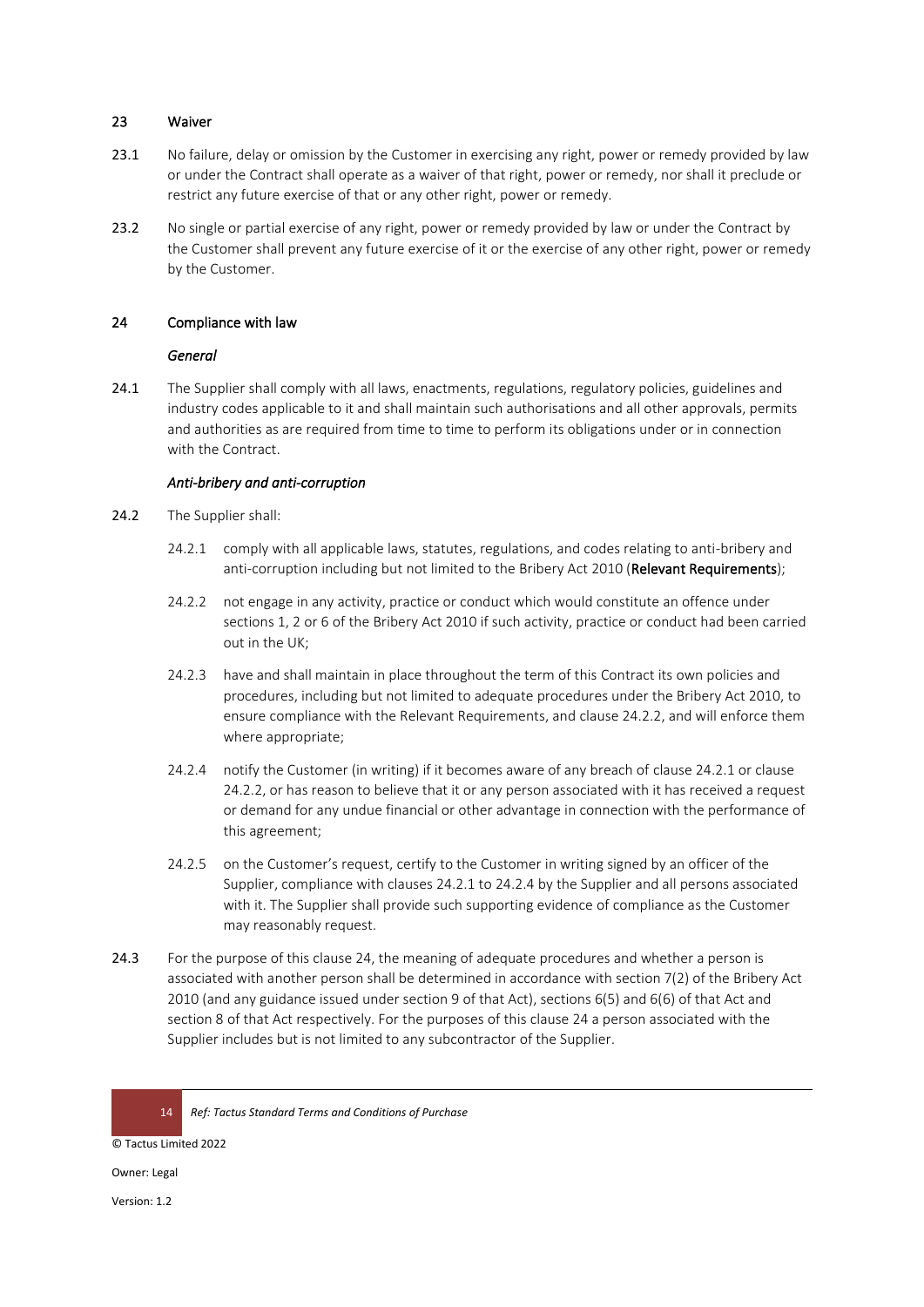#### *Anti-slavery and human trafficking*

- 24.4 In performing its obligations under the Contract, the Supplier shall:
	- a) comply with all applicable anti-slavery and human trafficking laws, statutes, regulations and codes from time to time in force including but not limited to the Modern Slavery Act 2015; and
	- b) have and maintain throughout the term of this Contract its own policies and procedures to ensure its compliance; and
	- c) not engage in any activity, practice or conduct that would constitute an offence under sections 1, 2 or 4, of the Modern Slavery Act 2015 if such activity, practice or conduct were carried out in the UK.
- 24.5 The Supplier shall notify the Customer as soon as it becomes aware of:
	- (a) any breach, or potential breach, of clause 24.4; or

(b) any actual or suspected slavery or human trafficking in a supply chain which has a connection with the Contract.

### *Human rights*

- 24.6 In performing its obligations under this Contract, the Supplier shall:
	- 24.6.1 comply with all Human Rights laws, statutes, regulations and codes from time to time in force; and
	- 24.6.2 have and maintain throughout the term of this agreement its own policies and procedures to ensure its compliance with Human Rights principles.
- 24.7 In performing its obligations under this Contract, the Supplier shall respect Human Rights and ensure that its operational policies reflect the responsibility to respect Human Rights in accordance with the UN Guiding Principles on Human Rights, meaning that it shall:
	- a) identify, prevent and mitigate any potential or actual adverse Human Rights impacts resulting from its activities or through its relationships with subcontractors, suppliers or other third parties;
	- b) remediate any actual adverse Human Rights impacts which it causes or to which it contributes as soon as is practicable, including through, as appropriate:
		- i. providing adequate compensation or other appropriate remedy to any victim of the adverse impact;
		- ii. addressing the cause of the adverse impact so as to avoid further similar adverse impacts; and
		- iii. revising its operational policies and procedures, and any other action as may be necessary to seek to avoid similar adverse impacts in the future.
- 24.8 The Supplier shall implement due diligence procedures, in accordance with the UN Guiding Principles on Business and Human Rights, for its own operations, its subcontractors, and suppliers to identify actual or potential Human Rights impacts in its supply chains and take the necessary steps to prevent, mitigate or remediate an adverse impact.

15 *Ref: Tactus Standard Terms and Conditions of Purchase* 

© Tactus Limited 2022

Owner: Legal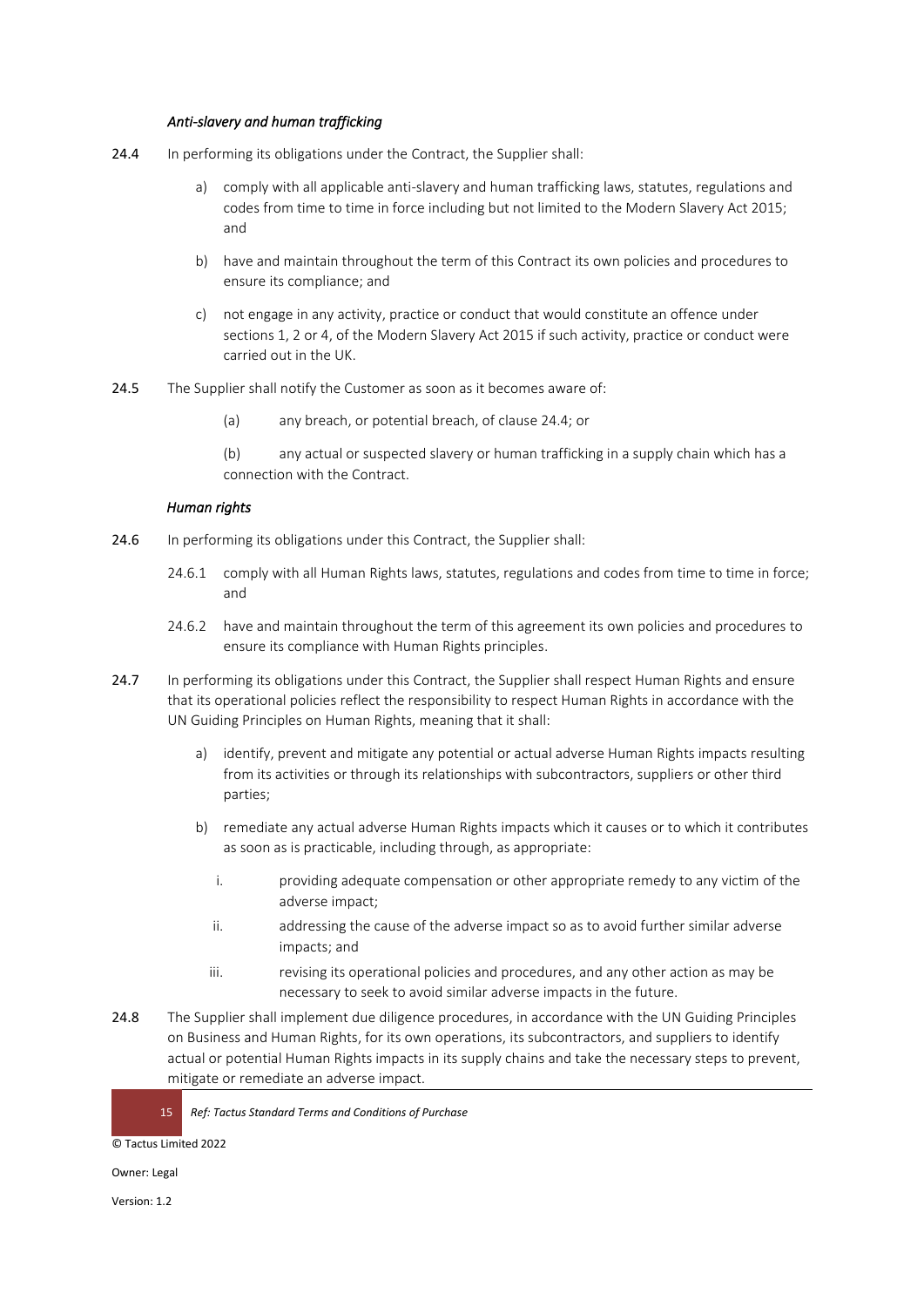- 24.9 The Supplier shall notify the Customer as soon as reasonably practicable if it becomes aware:
	- a) of any potential or actual adverse Human Rights impact resulting from its activities or through its relationships with subcontractors, suppliers or other third parties;
	- b) that it or any of its officers, employees [or other persons associated with it:
		- i. have been convicted of any offence involving a breach of Human Rights; or
		- ii. are the subject of any investigation, inquiry or enforcement proceedings by any government, administrative or regulatory body regarding any offence or alleged offence of or in connection with a breach of Human Rights; or
	- c) of any actual or potential breach of its obligations under clauses 24.6 to 24.8.

#### *Further Assurance*

24.10 The Supplier shall:

(a) maintain a complete set of records to trace the supply chain of all Goods provided to the Customer in connection with this Contract; and

(b) permit the Customer and its third party representatives, on reasonable notice during normal business hours (but without notice in case of any reasonably suspected breach of any of the provisions of this clause 24) to have access to the Supplier's premises, have access to and take copies of the Supplier's records and any other information, and to meet with the Supplier's personnel to audit the Supplier's compliance with any and all of its obligations in this clause 24.

- 24.11 The Supplier represents, warrants and undertakes that it conducts its business in a manner that is consistent with this clause 24.
- 24.12 The Supplier shall ensure that any person associated with the Supplier who is performing services in connection with this Contract does so only on the basis of a written contract which imposes on and secures from such person terms equivalent to those imposed on the Supplier in this clause 24 (Relevant Terms). The Supplier shall be responsible for the observance and performance by such persons of the Relevant Terms, and shall be directly liable to the Customer for any breach by such persons of any of the Relevant Terms.
- 24.13 Breach of this clause 24 shall be deemed a material breach under clause 14.1.1.

# 25 Indemnity

The Supplier shall indemnify and keep indemnified the Customer against any losses, liabilities, damages, costs (including but not limited to legal fees) and expenses incurred by, or awarded against, the Customer as a result of any breach of clause 24.

#### 26 Conflicts within contract

If there is a conflict between the terms contained in the Conditions and the terms of the Order, schedules, appendices or annexes to the Contract, the terms of the Conditions shall prevail.

16 *Ref: Tactus Standard Terms and Conditions of Purchase* 

© Tactus Limited 2022

Owner: Legal